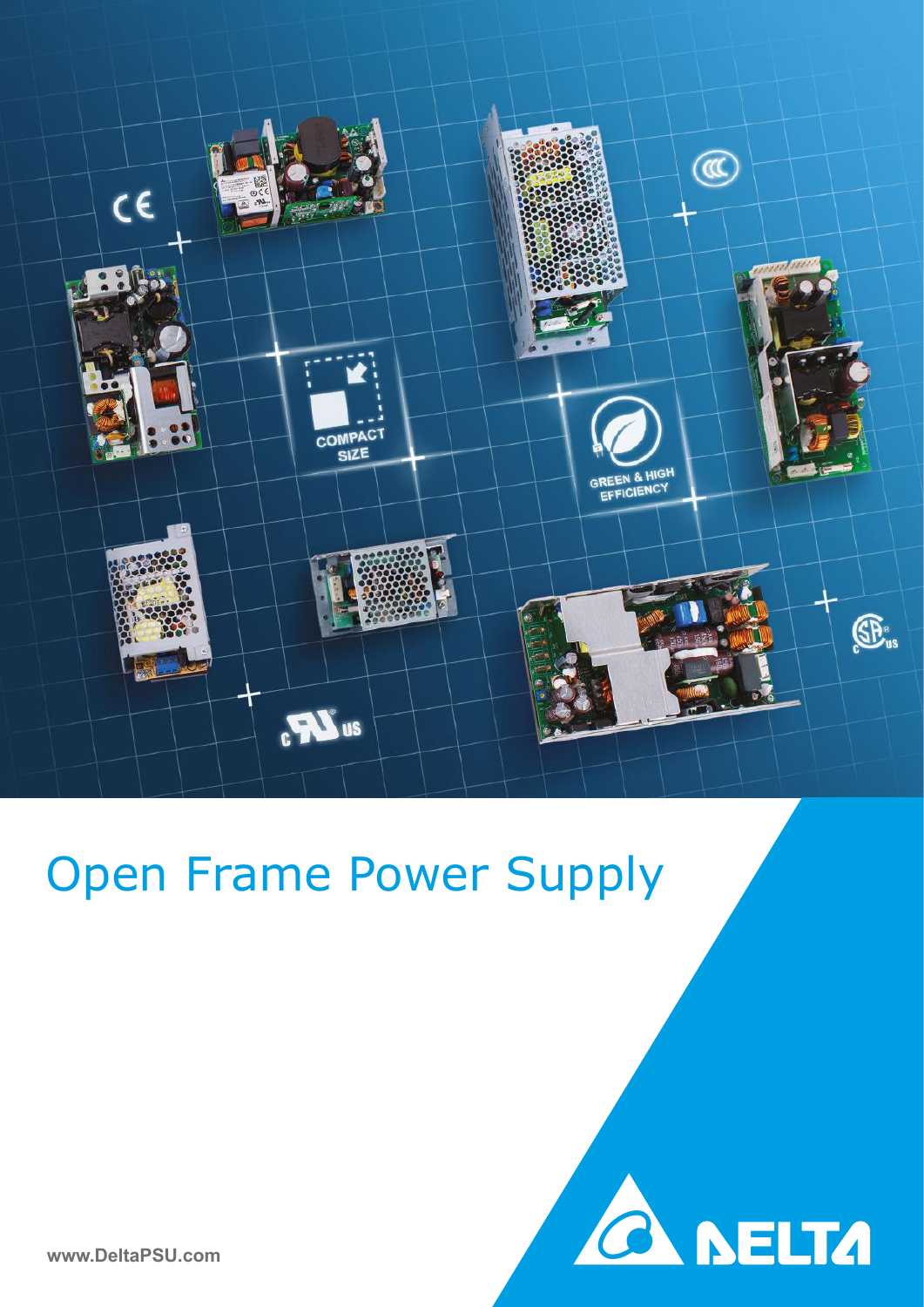## **Open Frame Power Supply**

### **I** Product Introduction





- Low Inrush Current / Low Leakage Current
- Versatile configuration options: Open Frame, L Frame, Enclosed
- Remote ON/OFF option for selected models
- Long life capacitors
- Conformal coating on PCBAs to protect against common dust and chemical pollutants
- Certified according to IEC/EN/UL 62368-1





- Power Boost of 200% for 10 seconds
- Low Inrush Current / Low Leakage Current
- Conformal coating on PCBAs to protect against common dust and chemical pollutants
- Versatile configuration options: Open Frame, L Frame, Enclosed
- Remote ON/OFF option for selected models
- Certified according to IEC/EN/UL 62368-1





- Household appliance approval to IEC/EN 60335-1, IEC/EN 61558-1 and IEC/EN 61558-2-16
- Built-in active PFC, remote ON/OFF, remote sense, power good signal
- Avaliable for Class I or Class II (double isolation)
- configuration with universal AC input voltage range
- Cold start at -40°C
- Certified according to IEC/EN/UL 62368-1





jε Food& Beverag

- Standard industrial footprint of 3" x 5"
- Low inrush current <20A and up to 90% efficiency
- Low earth leakage current <500µA
- Extreme low temperature operation at -40°C
- Lighting approval to UL 8750, IEC 61347-2-13 and other approval to IEC/EN/UL 60950-1, IEC/EN/UL 62368-1





- Standard industrial footprint
- Low Leakage Current
- Convection cooled operating temperature range from -10°C to +70°C
- Multiple connector sources options (JWT, JST, Molex)
- Certified according to IEC/EN/UL 62368-1





jε Food& Beverag Building Automation

- Zero switch over time from loss of AC to battery operation
- Protection against reverse polarity battery connection
- Built-in diagnostic monitoring for AC OK and Battery Low status
- Overvoltage / Overcurrent / Over Temperature / Short Circuit Protections
- Built-in over current and short circuit protection in Buffering (battery discharging) mode operation
- Certified according to IEC/EN/UL 62368-1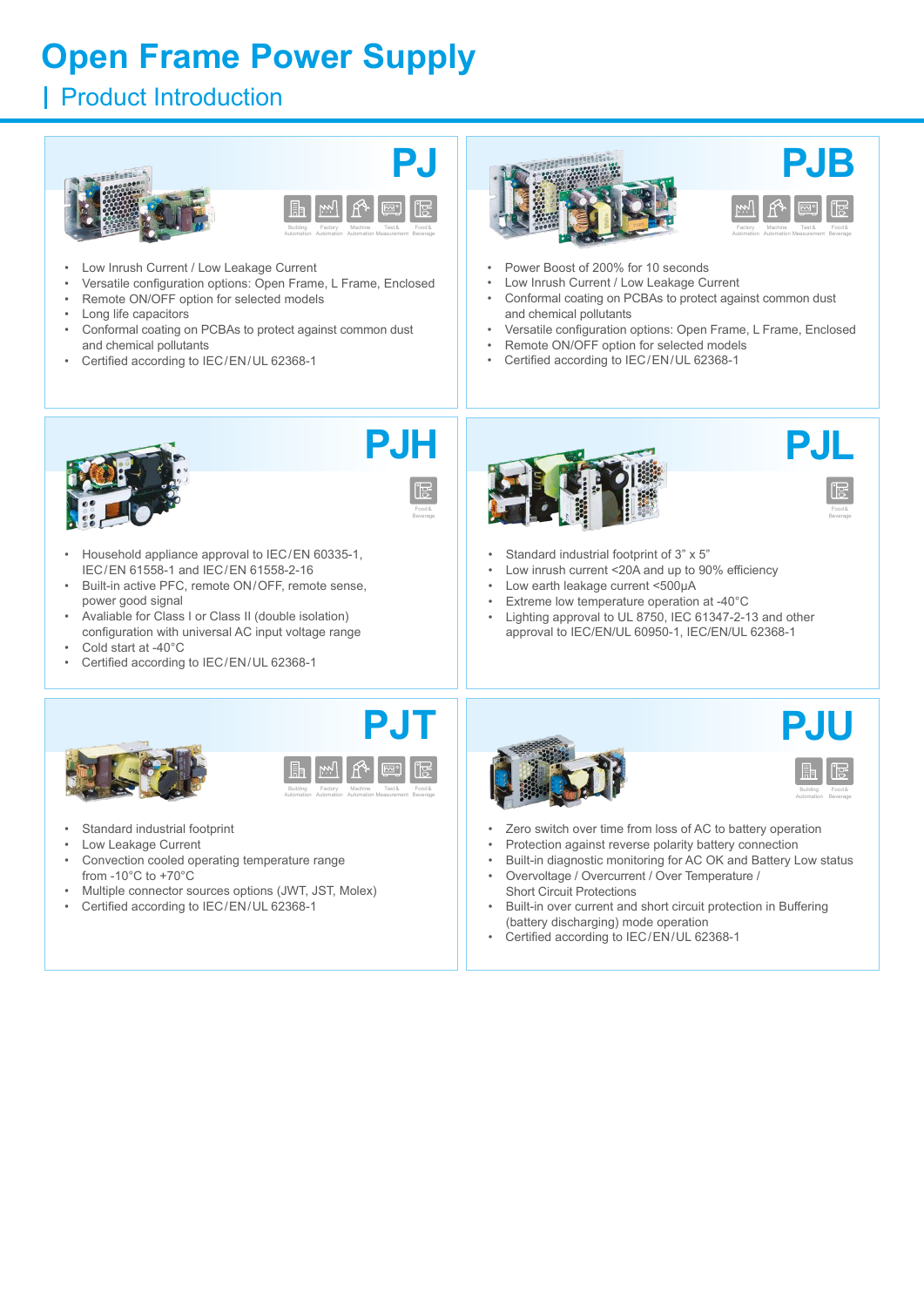## **Open Frame Power Supply**

## Product Iist

|               | <b>Model Name</b> | <b>Phase</b> | <b>PFC</b> | <b>Output</b>                         | <b>Convection</b>                       |              |                                         | <b>Forced Air</b>        | <b>Input Voltage</b> |                                                                           | Dimensions (L x W x H)                                    |
|---------------|-------------------|--------------|------------|---------------------------------------|-----------------------------------------|--------------|-----------------------------------------|--------------------------|----------------------|---------------------------------------------------------------------------|-----------------------------------------------------------|
| <b>Series</b> |                   |              |            | <b>Voltage</b>                        | <b>Current</b>                          | <b>Power</b> | <b>Current</b>                          | <b>Power</b>             | Range                | <b>Open Frame</b>                                                         | <b>Enclosed</b>                                           |
| <b>PJ</b>     | PJ-5V15W□NA       | $\bullet$    |            | 5V                                    | 3.0A                                    | <b>15W</b>   |                                         |                          | 85-264Vac            | 87.5 x 50 x 22 mm<br>$(3.44" \times 1.97" \times 0.87")$                  | 107.5 x 60 x 32 mm<br>$(4.23" \times 2.36" \times 1.26")$ |
|               | PJ-12V15W□NA      | $\bullet$    |            | 12V                                   | 1.3A                                    | 15.6W        | $\overline{\phantom{a}}$                | L.                       | 85-264Vac            | 87.5 x 50 x 22 mm<br>$(3.44" \times 1.97" \times 0.87")$                  | 107.5 x 60 x 32 mm<br>$(4.23" \times 2.36" \times 1.26")$ |
|               | PJ-12V30W□NA      | $\bullet$    |            |                                       | 2.5A                                    | 30W          |                                         |                          |                      | 105 x 50 x 25.6 mm<br>$(4.13" \times 1.97" \times 1.01")$                 | 125 x 60 x 36 mm<br>$(4.92" \times 2.36" \times 1.42")$   |
|               | PJ-12V50W□NA      | $\bullet$    | $\bullet$  |                                       | 4.3A                                    | 51.6W        | $\overline{\phantom{a}}$                | ÷                        |                      | 132 x 50 x 26.6 mm<br>$(5.20" \times 1.97" \times 1.05")$                 | 162 x 60 x 36 mm<br>$(6.38" \times 2.36" \times 1.42")$   |
|               | PJ-12V100W□□A     | $\bullet$    | $\bullet$  |                                       | 8.5A                                    | 102W         | $\overline{\phantom{a}}$                | L,                       |                      | 155 x 62 x 33.5 mm<br>$(6.10" \times 2.44" \times 1.32")$                 | 185 x 72 x 45 mm<br>$(7.28" \times 2.83" \times 1.77")$   |
|               | PJ-12V150W□□A     | $\bullet$    | $\bullet$  |                                       | 12.5A                                   | 150W         | $\overline{\phantom{m}}$                |                          |                      | 160 x 75 x 37 mm<br>$(6.30" \times 2.95" \times 1.46")$                   | 188 x 85 x 47 mm<br>$(7.40" \times 3.35" \times 1.85")$   |
|               | PJ-24V30W□NA      | $\bullet$    |            | 24V                                   | 1.25A                                   | 31.2W        | $\overline{\phantom{a}}$                | ÷,                       | 85-264Vac            | 105 x 50 x 25.6 mm<br>$(4.13" \times 1.97" \times 1.01")$                 | 125 x 60 x 36 mm<br>$(4.92" \times 2.36" \times 1.42")$   |
|               | PJ-24V50W□NA      | ٠            | $\bullet$  |                                       | 2.1A                                    | 50.4W        | $\overline{\phantom{a}}$                | L,                       |                      | 132 x 50 x 26.6 mm<br>$(5.20" \times 1.97" \times 1.05")$                 | 162 x 60 x 36 mm<br>$(6.38" \times 2.36" \times 1.42")$   |
|               | PJ-24V100W□□A     | $\bullet$    | $\bullet$  |                                       | 4.3A                                    | 103.2W       | $\overline{\phantom{a}}$                | i.                       |                      | 155 x 62 x 33.5 mm<br>$(6.10" \times 2.44" \times 1.32")$                 | 185 x 72 x 45 mm<br>$(7.28" \times 2.83" \times 1.77")$   |
|               | PJ-24V150W口口A     | $\bullet$    | $\bullet$  |                                       | 6.3A                                    | 150W         | $\overline{\phantom{a}}$                | L,                       |                      | 160 x 75 x 37 mm<br>$(6.30" \times 2.95" \times 1.46")$                   | 188 x 85 x 47 mm<br>$(7.40" \times 3.35" \times 1.85")$   |
|               | PJ-48V50W□NA      | $\bullet$    | $\bullet$  | 48V                                   | 1.1A                                    | 52.8W        | $\overline{\phantom{a}}$                | $\overline{a}$           | 85-264Vac            | 132 x 50 x 26.6 mm<br>$(5.20" \times 1.97" \times 1.05")$                 | 162 x 60 x 36 mm<br>$(6.38" \times 2.36" \times 1.42")$   |
| <b>PJB</b>    | PJB-24V100W□□A    | $\bullet$    | $\bullet$  | <b>24V</b>                            | 4.3A                                    | 103.2W       | $\overline{\phantom{a}}$                | L,                       | 85-264Vac            | 155 x 62 x 33.5 mm<br>$(6.10" \times 2.44" \times 1.32")$                 | 185 x 72 x 45 mm<br>$(7.28" \times 2.83" \times 1.77")$   |
|               | PJB-24V150W□□A    | $\bullet$    | $\bullet$  |                                       | 6.3A                                    | 151.2W       | $\overline{\phantom{a}}$                |                          |                      | 160 x 75 x 37 mm<br>$(6.30" \times 2.95" \times 1.46")$                   | 188 x 85 x 47 mm<br>$(7.40" \times 3.35" \times 1.85")$   |
|               | PJB-24V240Wロロロ    | $\bullet$    | $\bullet$  |                                       | 10.0A                                   | 240W         | $\overline{\phantom{a}}$                | L.                       |                      | 180 x 84 x 42 mm<br>$(7.09" \times 3.31" \times 1.65")$                   | 212 x 98 x 59 mm<br>$(8.35" \times 3.86" \times 2.32")$   |
|               | PJB-24V300W口口口    | $\bullet$    | $\bullet$  |                                       | 12.5A                                   | 300W         | $\overline{\phantom{a}}$                | $\overline{\phantom{a}}$ |                      | 222 x 95 x 53.6 mm<br>$(8.74" \times 3.74" \times 2.11")$                 | 252 x 108 x 66 mm<br>$(9.92" \times 4.25" \times 2.6")$   |
| <b>PJH</b>    | PJH-24V300WBB口    | $\bullet$    | $\bullet$  | $V_1$ : 24 $V_2$<br>$V_{SB}: 5V$      | $V_1$ : 10.0A<br>V <sub>SB</sub> : 1.2A | 240W         | $V_1$ : 12.5A<br>V <sub>SB</sub> : 1.2A | 300W                     | 90-264Vac            | 101.6 x 50.8 x 30.6 mm<br>$(4.00" \times 2.00" \times 1.20")$             | 103.4 x 62 x 37 mm<br>$(4.07" \times 2.44" \times 1.46")$ |
|               | PJH-24V300WBC□    | $\bullet$    | $\bullet$  | $V_1$ : 24 $V_2$<br>$V_{SB}$ : 12 $V$ | $V_1$ : 10.0A<br>$V_{SB}$ : 0.5A        | 240W         | $V_1$ : 12.5A<br>$V_{SB}$ : 0.5A        | 300W                     |                      | $101.6 \times 50.8 \times 30.6$ mm<br>$(4.00" \times 2.00" \times 1.20")$ | 103.4 x 62 x 37 mm<br>$(4.07" \times 2.44" \times 1.46")$ |
|               | PJH-36V300WBB口    | $\bullet$    | $\bullet$  | $V_1$ : 36 $V_2$<br>$V_{SB}$ : 5V     | $V_1$ : 6.66A<br>$V_{SB}$ : 1.2A        | 240W         | $V_1$ : 8.33A<br>$V_{SB}$ : 1.2A        | 300W                     |                      | 101.6 x 50.8 x 30.6 mm<br>$(4.00" \times 2.00" \times 1.20")$             | 103.4 x 62 x 37 mm<br>$(4.07" \times 2.44" \times 1.46")$ |
|               | PJH-36V300WBC□    | $\bullet$    | $\bullet$  | $V_1: 36V$<br>$V_{SB}: 12V$           | $V_1$ : 6.66A<br>$V_{SB}$ : 0.5A        | 240W         | $V_1$ : 8.33A<br>$V_{SB}$ : 0.5A        | 300W                     |                      | 101.6 x 50.8 x 30.6 mm<br>$(4.00" \times 2.00" \times 1.20")$             | 103.4 x 62 x 37 mm<br>$(4.07" \times 2.44" \times 1.46")$ |

### **Model Numbering**

#### **PJ Series**

| $PJ -$     | <b>XXV</b>                                   | <b>XXXW</b> |                                                                      |                                                                                        |                |
|------------|----------------------------------------------|-------------|----------------------------------------------------------------------|----------------------------------------------------------------------------------------|----------------|
| Open Frame | <b>Output Voltage</b><br><b>Output Power</b> |             | <b>Product Type</b><br>B - Open Frame<br>L - L Frame<br>C - Enclosed | Remote ON/OFF Function<br>N - No Remote ON/OFF<br>R - With Remote ON/OFF <sup>1)</sup> | Delta Standard |

#### 1) Options for 100W and above

#### **PJB Series**

| PJ         | $B -$                                                     | <b>XXV</b>            | <b>XXXW</b>         |                                                                                                                                            |                                                                                 | □                                                                |
|------------|-----------------------------------------------------------|-----------------------|---------------------|--------------------------------------------------------------------------------------------------------------------------------------------|---------------------------------------------------------------------------------|------------------------------------------------------------------|
| Open Frame | <b>Product Series</b><br>B - Power Boost<br><b>Series</b> | <b>Output Voltage</b> | <b>Output Power</b> | Package Type<br>B - Open Frame<br>L - L Frame<br>C - Enclosed<br>Green mode <sup>1)</sup><br>J - Open Frame<br>H - L Frame<br>G - Enclosed | <b>Remote ON/OFF Function</b><br>N - No Remote ON/OFF<br>R - With Remote ON/OFF | <b>Connector Type</b><br>A - Harness<br>J - IP20 connector $2$ ) |

1) For 150W only 2) For 240W and 300W only

#### **PJH Series**

| PJ         | $H -$                                         | <b>XXV</b>            | <b>XXXW</b>         |                                              |                                                 | ⊐                                                                                                          |
|------------|-----------------------------------------------|-----------------------|---------------------|----------------------------------------------|-------------------------------------------------|------------------------------------------------------------------------------------------------------------|
| Open Frame | <b>Product Series</b><br>H - Household Series | <b>Output Voltage</b> | <b>Output Power</b> | Package Type<br>B - Open Frame <sup>1)</sup> | <b>Voltage Standby</b><br>$B - 5V$<br>$C - 12V$ | <b>Connector Type</b><br>A - JST connector<br>B - Molex connector <sup>1)</sup><br>$C$ - JWT connector $1$ |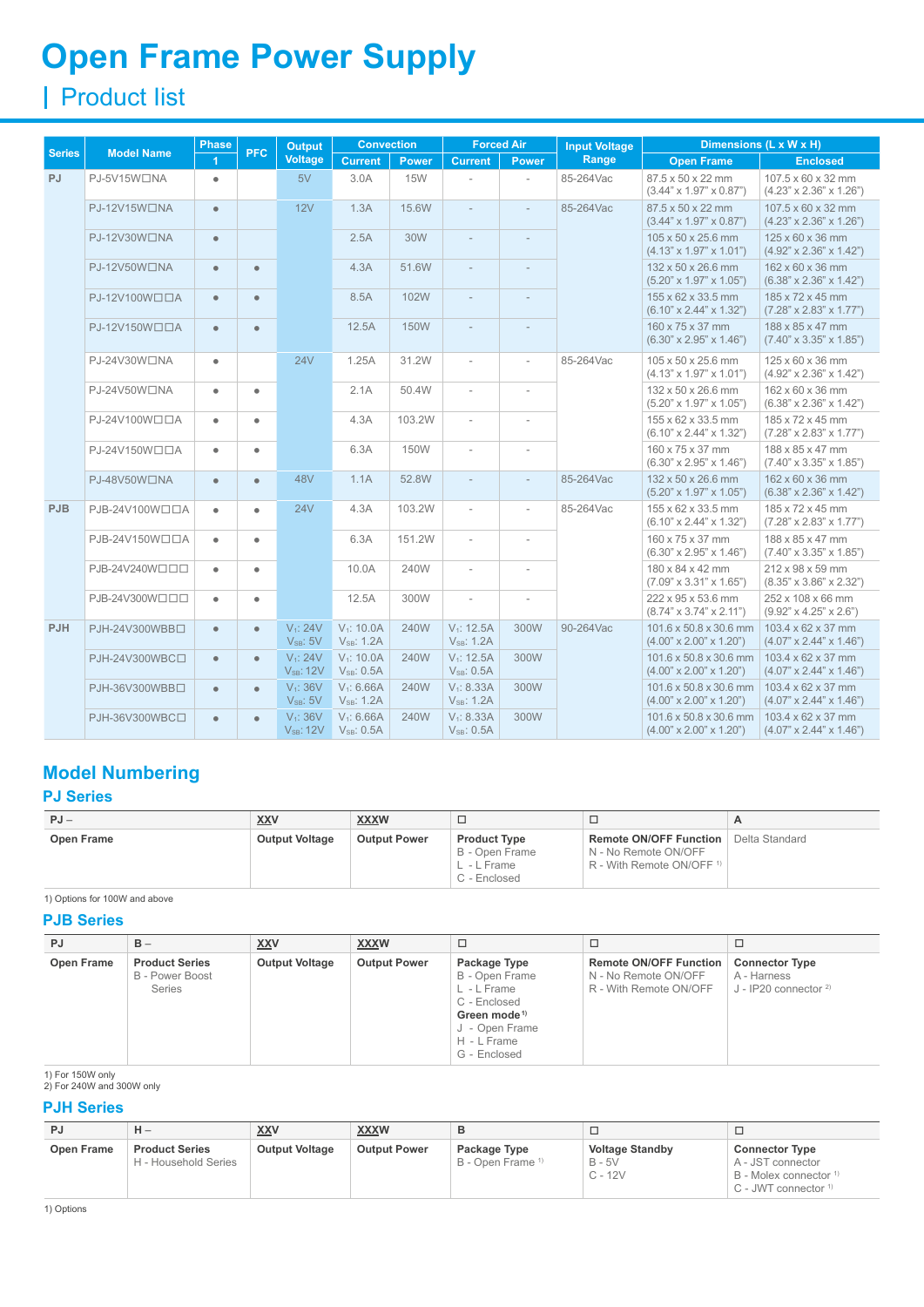|               |                           | <b>Phase</b> |            | <b>Output</b>                      | <b>Convection</b>                |              |                          | <b>Forced Air</b>        | <b>Input Voltage</b> |                                                                                     | Dimensions (L x W x H)                                      |  |
|---------------|---------------------------|--------------|------------|------------------------------------|----------------------------------|--------------|--------------------------|--------------------------|----------------------|-------------------------------------------------------------------------------------|-------------------------------------------------------------|--|
| <b>Series</b> | <b>Model Name</b>         |              | <b>PFC</b> | <b>Voltage</b>                     | <b>Current</b>                   | <b>Power</b> | <b>Current</b>           | <b>Power</b>             | Range                | <b>Open Frame</b>                                                                   | <b>Enclosed</b>                                             |  |
| <b>PJL</b>    | PJL-48V200WBAA            | ٠            | $\bullet$  | 48V                                | 3.125A                           | 150W         | 4.17A                    | 200W                     | 85-305Vac            | 127 x 76.2 x 34.6 mm                                                                |                                                             |  |
|               | PJL-48V400WBAA            | $\bullet$    | $\bullet$  |                                    | 4.165A                           | 200W         | 8.33A                    | 400W                     |                      | $(5.00" \times 3.02" \times 1.36")$                                                 |                                                             |  |
|               | PJL-48V600WLAA            | $\bullet$    | $\bullet$  |                                    | 6.25A                            | 300W         | 12.5A                    | 600W                     |                      | 177.8 x 101.6 x 41 mm<br>$(7.00" \times 4.00" \times 1.61")$                        |                                                             |  |
| PJT           | PJT-12V40WBA□             | $\bullet$    |            | 12V                                | 3.33A                            | 40W          | $\overline{\phantom{a}}$ | $\overline{\phantom{a}}$ | 90-264Vac            | 76.2 x 50.8 x 22.9 mm<br>$(3.00" \times 2.00" \times 0.90")$                        |                                                             |  |
|               | PJT-12V65WBA <sub>D</sub> | $\bullet$    |            |                                    | 5.0A                             | 60W          | ÷                        | ÷                        |                      | 101.6 x 50.8 x 30 mm<br>$(4.00" \times 2.00" \times 1.18")$                         |                                                             |  |
|               | PJT-12V100WBA□            | $\bullet$    | $\bullet$  |                                    | 8.33A                            | 100W         | $\overline{\phantom{a}}$ | $\overline{a}$           |                      | 127 x 76.2 x 31 mm<br>$(5.00" \times 3.00" \times 1.22")$                           |                                                             |  |
|               | PJT-12V100WBB口            | $\bullet$    |            |                                    | 6.67A                            | 80W          | 8.33A                    | 100W                     |                      | $101.6 \times 50.8 \times 31.8$ mm<br>$(4.00" \times 2.00" \times 1.25")$           |                                                             |  |
|               | PJT-15V40WBA□             | ٠            |            | 15V                                | 2.67A                            | 40W          | $\mathcal{L}$            | $\overline{\phantom{a}}$ | 90-264Vac            | 76.2 x 50.8 x 22.9 mm<br>$(3.00" \times 2.00" \times 0.90")$                        |                                                             |  |
|               | PJT-15V65WBA□             | ٠            |            |                                    | 4.2A                             | 63W          | $\overline{\phantom{a}}$ | $\overline{a}$           |                      |                                                                                     | 101.6 x 50.8 x 30 mm<br>$(4.00" \times 2.00" \times 1.18")$ |  |
|               | PJT-15V100WBA口            | ٠            | $\bullet$  |                                    | 6.67A                            | 100W         | $\overline{\phantom{a}}$ | i.                       |                      | 127 x 76.2 x 31 mm<br>$(5.00" \times 3.00" \times 1.22")$                           |                                                             |  |
|               | PJT-15V100WBB口            | ۰            |            |                                    | 5.33A                            | 80W          | 6.67A                    | 100W                     |                      | $101.6 \times 50.8 \times 31.8 \text{ mm}$ -<br>$(4.00" \times 2.00" \times 1.25")$ |                                                             |  |
|               | PJT-18V40WBAI             | $\bullet$    |            | <b>18V</b>                         | 2.22A                            | 40W          | $\bar{a}$                | $\bar{a}$                | 90-264Vac            | 76.2 x 50.8 x 22.9 mm<br>$(3.00" \times 2.00" \times 0.90")$                        |                                                             |  |
|               | PJT-18V65WBA□             | $\bullet$    |            |                                    | 3.61A                            | 65W          | $\overline{\phantom{a}}$ |                          |                      | 101.6 x 50.8 x 30 mm<br>$(4.00" \times 2.00" \times 1.18")$                         |                                                             |  |
|               | PJT-18V100WBAI            | $\bullet$    | $\bullet$  |                                    | 5.55A                            | 100W         | ÷                        |                          |                      | 127 x 76.2 x 31 mm<br>$(5.00" \times 3.00" \times 1.22")$                           |                                                             |  |
|               | PJT-18V100WBB口            | $\bullet$    |            |                                    | 4.44A                            | 80W          | 5.55A                    | 100W                     |                      | $101.6 \times 50.8 \times 31.8$ mm $\vert$ -<br>$(4.00" \times 2.00" \times 1.25")$ |                                                             |  |
|               | PJT-24V40WBA□             | ٠            |            | <b>24V</b>                         | 1.66A                            | 40W          | $\overline{\phantom{a}}$ | $\overline{\phantom{a}}$ | 90-264Vac            | 76.2 x 50.8 x 22.9 mm<br>$(3.00" \times 2.00" \times 0.90")$                        |                                                             |  |
|               | PJT-24V65WBA□             | ٠            |            |                                    | 2.71A                            | 65W          | ÷                        | $\sim$                   |                      | 101.6 x 50.8 x 30 mm<br>$(4.00" \times 2.00" \times 1.18")$                         |                                                             |  |
|               | PJT-24V100WBA口            | ٠            | $\bullet$  |                                    | 4.17A                            | 100W         | $\overline{\phantom{a}}$ |                          |                      | 127 x 76.2 x 31 mm<br>$(5.00" \times 3.00" \times 1.22")$                           |                                                             |  |
|               | PJT-24V100WBB口            | ٠            |            |                                    | 3.33A                            | 80W          | 4.17A                    | 100W                     |                      | $101.6 \times 50.8 \times 31.8$ mm $\vert$ -<br>$(4.00" \times 2.00" \times 1.25")$ |                                                             |  |
|               | PJT-27V150WBNA            | $\bullet$    | $\bullet$  | $V_1$ : 27 $V_2$<br>$V_{SB}$ : 12V | $V_1$ : 5.55A<br>$V_{SB}$ : 0.5A | <b>150W</b>  | $\overline{\phantom{a}}$ | $\overline{\phantom{a}}$ | 85-264Vac            | 127 x 76.2 x 36.5 mm<br>$(5.00" \times 3.00" \times 1.44")$                         |                                                             |  |
| <b>PJU</b>    | PJU-13V60W□A□             | ٠            |            | $V_1$ : 13.8V                      | $V_1$ : 3.9A                     | 60W          | $\overline{\phantom{a}}$ | $\overline{\phantom{a}}$ | 90-264Vac            | 127 x 76.2 x 31.7 mm                                                                |                                                             |  |
|               | PJU-13V60W口B口             | $\bullet$    |            | B+: 13.6V                          | $B + 0.4A$                       |              |                          |                          |                      | $(5.00" \times 3.00" \times 1.25")$                                                 |                                                             |  |
|               | PJU-27V60W□A□             | $\bullet$    | $\bullet$  | $V_1$ : 27.6V                      | $V_1$ : 1.75A                    | 60W          |                          |                          | 90-264Vac            | 127 x 76.2 x 31.7 mm                                                                |                                                             |  |
|               | PJU-27V60W□B□             | $\bullet$    | $\bullet$  | B+: 27.4V                          | B+: 0.4A                         |              |                          |                          |                      | $(5.00" \times 3.00" \times 1.25")$                                                 |                                                             |  |

### **Model Numbering**

#### **PJL Series**

| PJ                | $-1$                                                        | <b>XXV</b>            | <b>XXXW</b>         | -                                               |                   | $\mathbf{A}$     |
|-------------------|-------------------------------------------------------------|-----------------------|---------------------|-------------------------------------------------|-------------------|------------------|
| <b>Open Frame</b> | <b>Product Series</b><br>L - Lighting Application<br>Series | <b>Output Voltage</b> | <b>Output Power</b> | Package Type<br>B - Open Frame<br>$L - L$ Frame | <b>Active PFC</b> | A - TE connector |

#### **PJT Series**

| PJ         | --                                                            | <b>XXV</b>            | <b>XXXW</b>         |                                |                                                                            |                                                                                                                      |
|------------|---------------------------------------------------------------|-----------------------|---------------------|--------------------------------|----------------------------------------------------------------------------|----------------------------------------------------------------------------------------------------------------------|
| Open Frame | <b>Product Series</b><br><b>T</b> - ITE Application<br>Series | <b>Output Voltage</b> | <b>Output Power</b> | Package Type<br>B - Open Frame | <b>Family Code</b><br>A - Family A<br>B - Family B<br>N - No Remote ON/OFF | <b>Connector Type</b><br>A - JST connector<br>B - Molex connector <sup>1)</sup><br>$C$ - JWT connector $\frac{1}{1}$ |

1) Options

#### **PJU Series**

| PJ         | U –                                                  | <b>XXV</b>            | <b>XXXW</b>         |                                                                                           |                                                 | ┕                                                                                                                   |
|------------|------------------------------------------------------|-----------------------|---------------------|-------------------------------------------------------------------------------------------|-------------------------------------------------|---------------------------------------------------------------------------------------------------------------------|
| Open Frame | <b>Product Series</b><br>U - With DC-UPS<br>Function | <b>Output Voltage</b> | <b>Output Power</b> | Package Type<br>C - Enclosed<br>L - L Frame $\frac{1}{1}$<br>B - Open Frame <sup>1)</sup> | Sianal<br>A - Without Signal<br>B - With Signal | <b>Connector Type</b><br>A - Terminal block<br>B - JST connector <sup>1)</sup><br>C - Molex connector <sup>1)</sup> |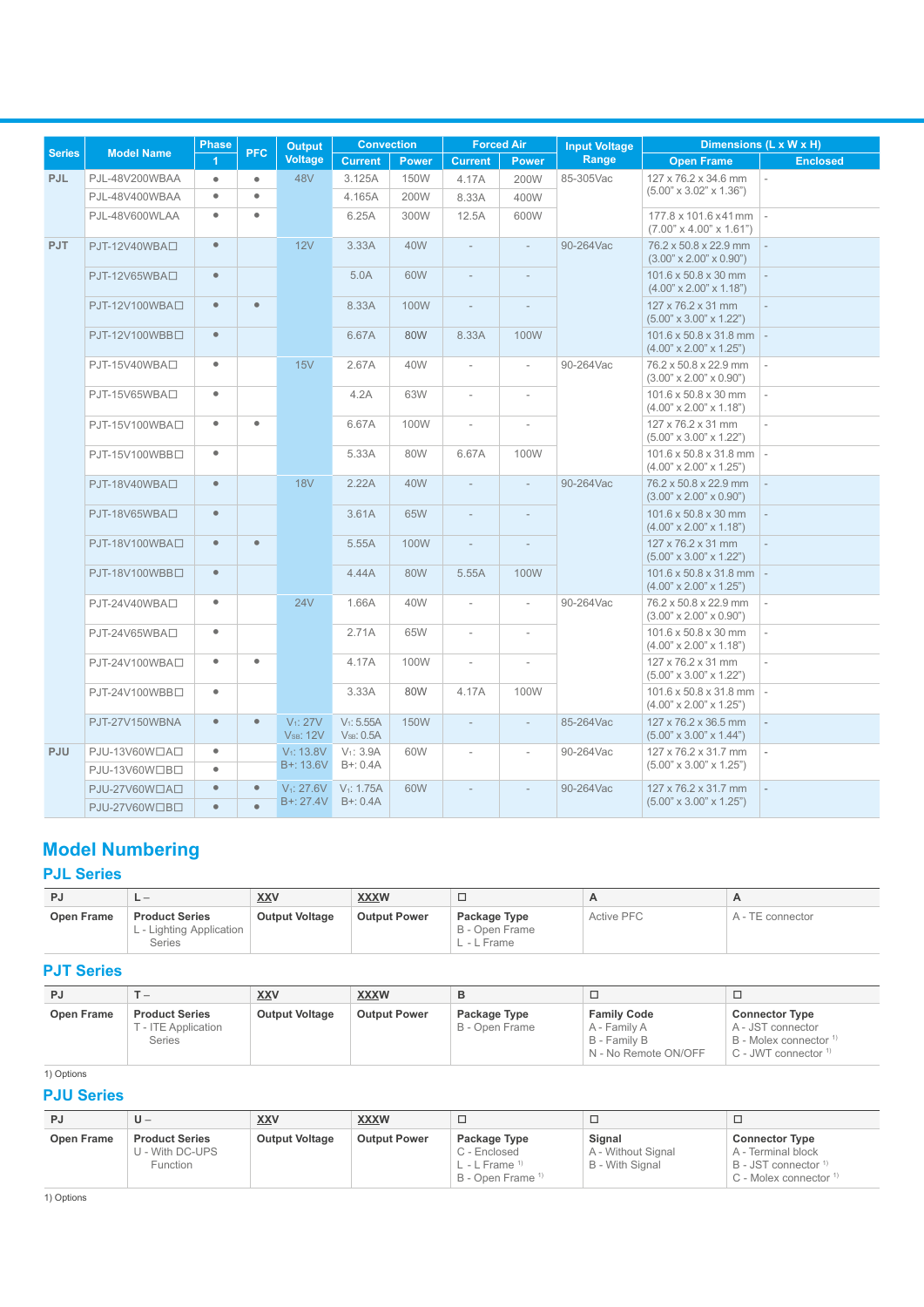## Configuration Options



For the PJ series, PJB series and PJU series, metal chassis and case cover are avaliable as options for different installation preferences.